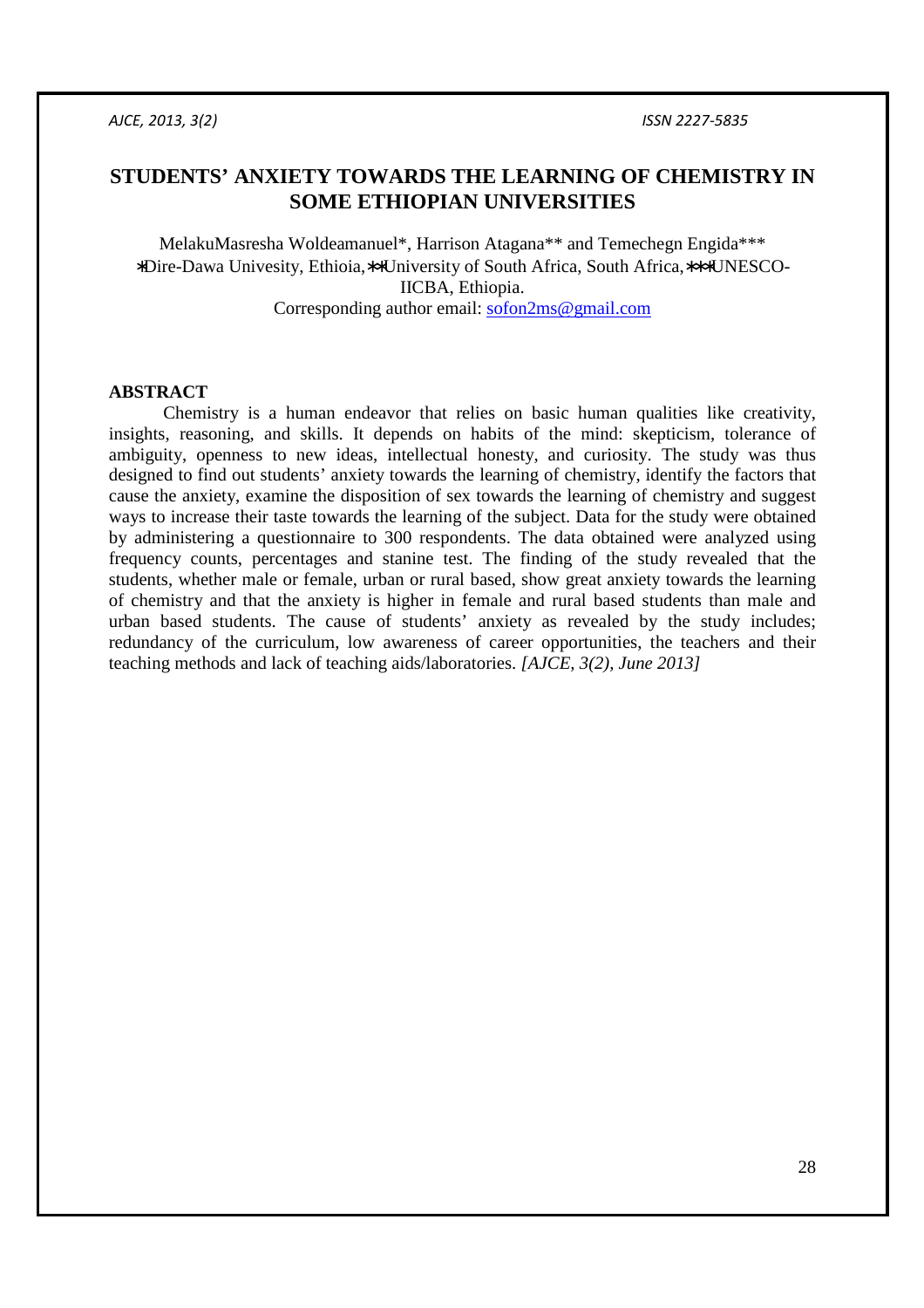# **INTRODUCTION**

The role of science education in the lives of individuals and in the advancement of science and technology for the development of mankind and the society in general is very crucial. Scientific literacy, which is the gateway to achieve scientific and technological advancement and economic survival, is achievable through science education. The influence of science on a nation and its citizens could be seen from the production of basic human needs to social, political, educational, technological and economic advancement. The steps scientists take during scientific investigation (science processes) and scientific products draw the attention of the society to the fact that science makes life comfortable.

Chemistry is a very important science subject in senior secondary school curricula worldwide. It is a core subject for the medical science, textile technology, agricultural science, synthetic industry, printing technology, pharmacy, and chemical engineering. As important as the subject is and in spite of the efforts of both the federal and state governments to encourage chemistry education, students still shun the subject (1-2). It has been observed that most students fear chemistry and hence they see chemistry as difficult to understand, which may be as a result of the abstract nature of chemistry and the method (lecture method) being used by most of the chemistry teachers. Students' anxiety for chemistry learning can also be attributed to students' perception about the difficult nature of chemistry, involvement of multitude of facts, and its disconnection from reality (3). Students' anxiety for chemistry learning leads to loss of interest in the sciences (4). In spite of the long existing fear and its effects on the subject, in Ethiopia researchers had done little or nothing on the basic psychological factors that could generate such anxiety.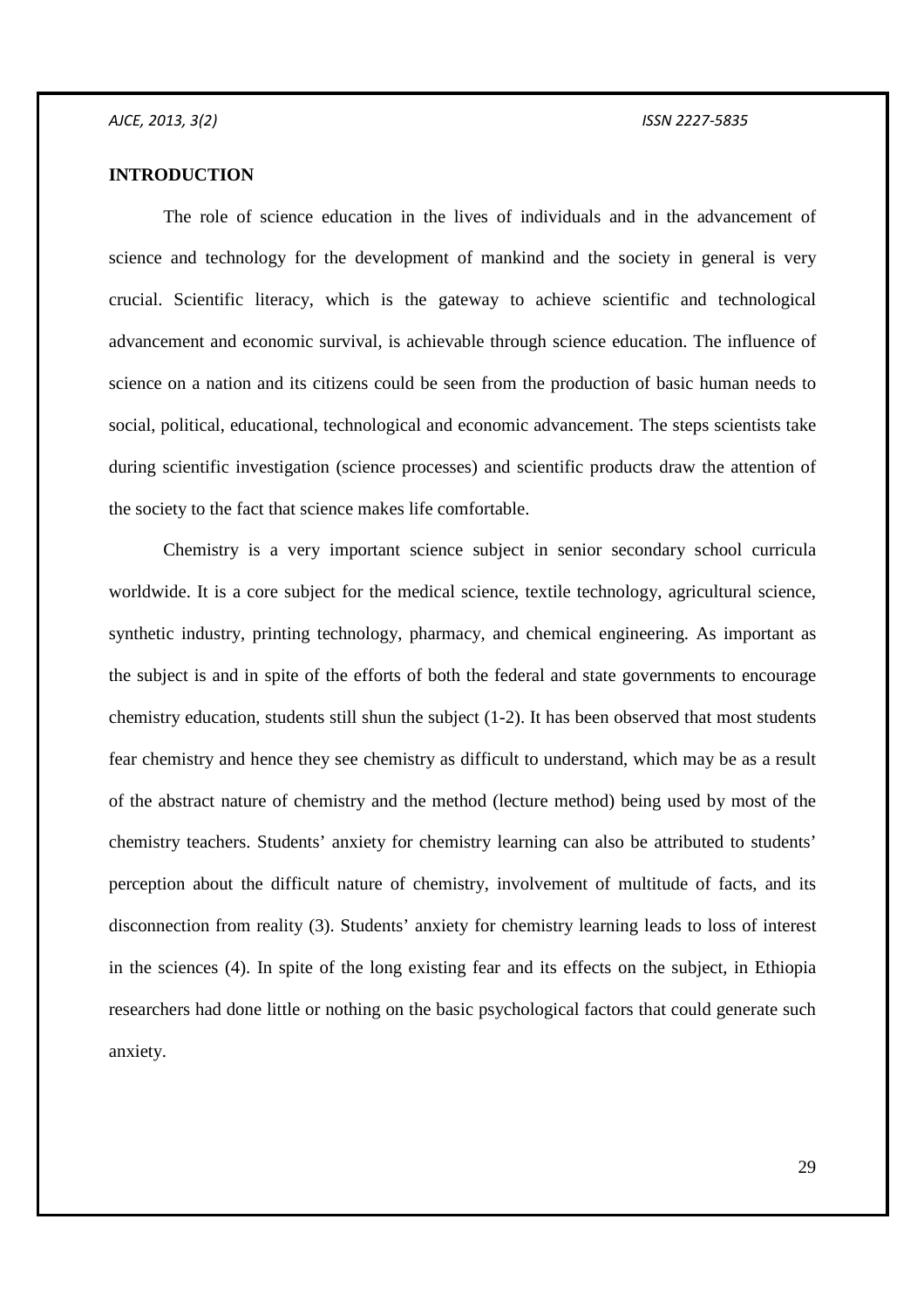#### **PURPOSE, RESEARCH QUESTIONS AND METHODOLOGY OF THE STUDY**

This paper aimed at finding out the causes of students' anxiety towards the learning of chemistry. To achieve this stated goal, the paper will especially examine the basic factors that could cause students' anxiety towards the learning of the subject. It will also assess the impact of sex and location of the students on their disposition and perception of the subject.

The paper is set to provide answers to the following research questions:

- 1. What are the causes of students' anxiety towards the learning of chemistry in Addis-Abeba, Dire Dawa AND Adama Universities?
- 2. What is the impact of sex and background location of the students on their disposition and perception of the subject in universities?
- 3. What can be done to increase the students' taste towards the learning of the subject?

The study employed the survey type of descriptive research. The population consisted of 2009/2010 second year chemistry students in three public universities (Dire Dawa, Adama and Addis Ababa). The multi stage sampling technique was used to select the subjects for the study. The students in the department were then separated in to their background location (rural and urban) and then according to sex type (boys  $\&$  girls). In each university having ratio of one rural and one urban background were randomly selected. Thus a total of 360 subjects formed the sample. The only instrument used to generate data for the study was a structured questionnaire.

A pilot survey was first carried out and from its outcome, the main questionnaire was structured. The instrument was validated by three senior colleagues (one from science education, one from guidance and counseling and the third from test and measurement). Of the 360 copies of the questionnaire administered, 300 copies that were answered in full were analyzed using percentages and stanine test.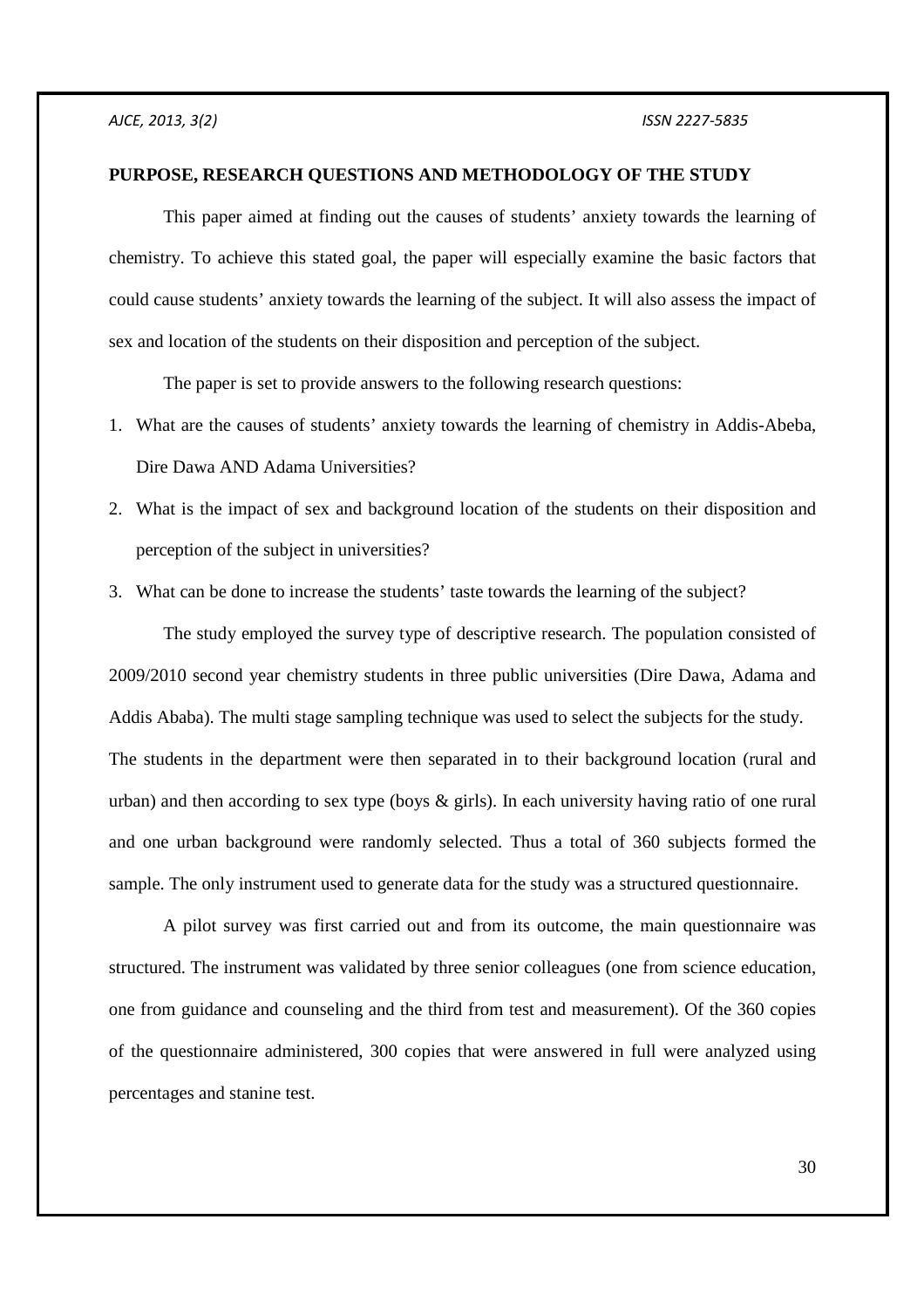# **RESULTS AND DISCUSSIONS**

This section provided answers to the research questions raised earlier in the study. The

results are presented below.

# **A. Causes of Students' Anxiety towards the Learning of Chemistry**

From the survey, 40 factors that score students from learning chemistry were identified. These factors were then subjected to stanine test (where stanine 1-3 is low agreement 4-6 is medium agreement and 7-9 is high agreement). The students were also asked to rank 16 out of the 40 anxieties in order of severity. The highest ranked 16 among the anxieties using the stanine test are shown in Table 1.

Table 1. Students' anxieties towards the learning of chemistry

| <b>Causes of students anxieties</b>                                                      | <b>Number</b> | $\frac{0}{0}$ | <b>Stanine</b> |
|------------------------------------------------------------------------------------------|---------------|---------------|----------------|
| Chemistry syllabus is too wide                                                           | 291           | 97            | 9              |
| Chemistry demand too much of calculation                                                 | 287           | 96            | 9              |
| It is difficult to understand chemical equations and arithmetic                          | 285           | 97            | 9              |
| There are more failures in chemistry examination than passes                             | 282           | 94            | 9              |
| I don't know where to work if I finish my course in chemistry                            | 279           | 93            | 9              |
| The major employment for chemistry is classroom teaching                                 | 270           | 90            | 9              |
| I am scared by chemistry practical                                                       | 262           | 87            | 8              |
| I prefer Economics or Accounting to chemistry                                            | 252           | 84            | 8              |
| Chemistry is too abstract due to the way the teacher teaches it                          | 245           | 82            | 8              |
| My chemistry teacher lack innovation, encouragement and resourcefulness                  | 240           | 80            | 8              |
| My chemistry teacher does not make use of teaching aids while teaching                   | 238           | 79            | 8              |
| Chemistry is too abstract because we've never seen most of the things being taught       | 231           | 77            | 8              |
| The chemistry laboratory is ill equipped                                                 | 225           | 75            |                |
| Students are not exposed to practical until the final certificate examination approaches | 216           | 72            |                |
| No excursion, no fieldtrip so, no exposure                                               | 213           | 71            |                |
| Chemistry teachers are too thorough in their assessment                                  | 210           | 70            |                |

From Table 1 above, the causes of student' anxieties can be classified into four categories namely; the course content (syllabus), employment prospects, teacher's interest and methodology and teaching aids and laboratory. All these boil down to curriculum planning and implementation. This finding corroborates the observation of the South African Ministry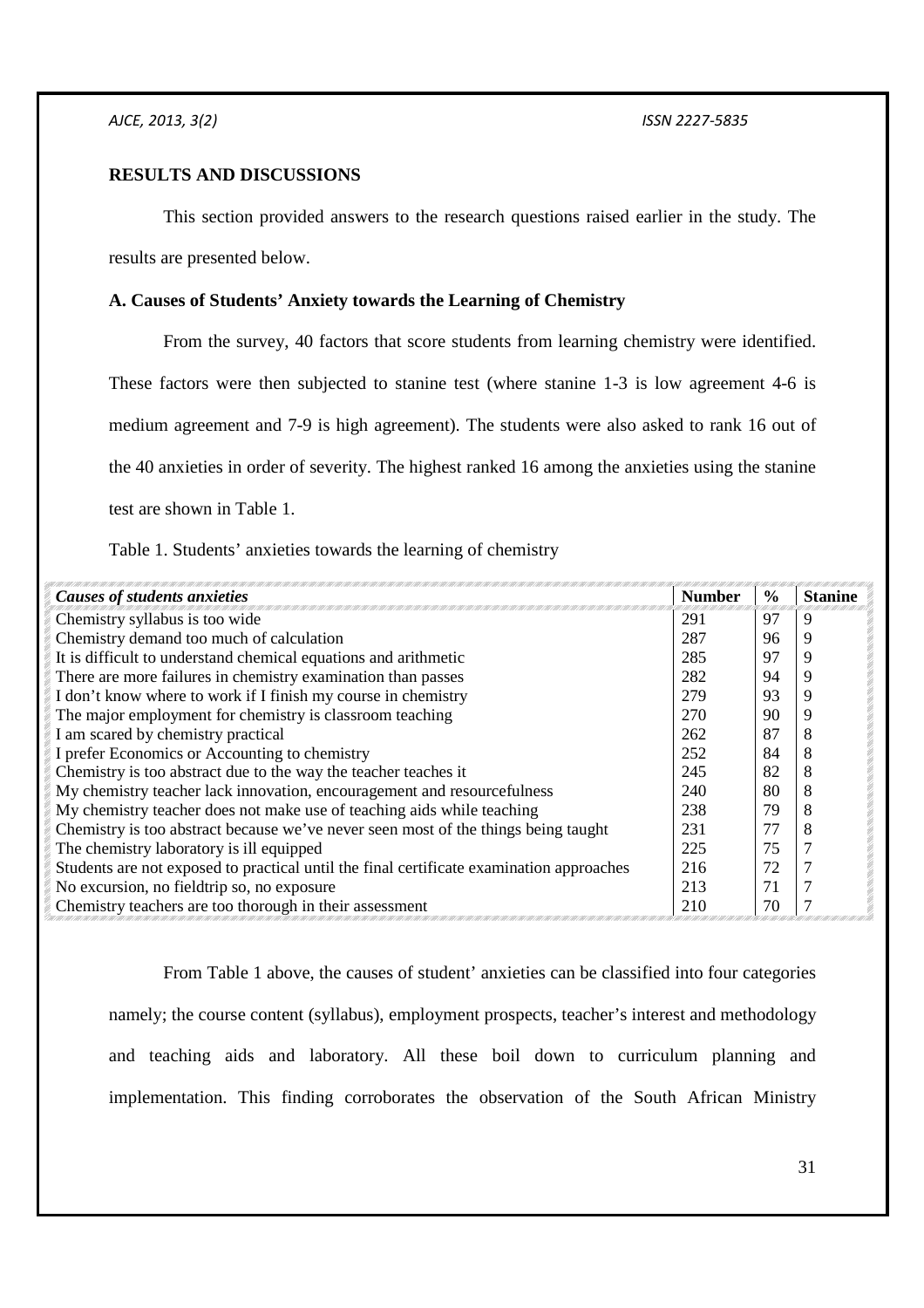### *AJCE, 2013, 3(2) ISSN 2227-5835*

Education (5) that the use of unqualified and under-qualified teachers has the tendency to influence teaching negatively with its implications on performance.

Ninety-seven percent (97%) of the students held the popular notion that the subject is too wide, demanding and rather cumbersome; about 96% of them feared chemistry because it demands too much of calculation while 95% were of the opinion that it is difficult to understand chemical equation and arithmetic. About 94% revealed that there are more failures in Chemistry examination than passes. Furthermore, about 87% of the students said they are scared by chemistry practical works.

The next fear of the students is based on employments prospect. Up to 93% indicated that they don't know where to work and 90% believed that classroom teaching is the major employment opened to graduates of chemistry.

The third source of anxiety is centered on the teacher. Up to 82% say chemistry to be too abstract due to the method the teacher uses while teaching and about 80% accused the teacher of lack of interest, innovation, encouragement and resourcefulness. This is corroborated with the assertion of 79% of the students that their teachers don't make use of teaching aids while teaching Chemistry. Another thing that kills the interest of the students as claimed by 70% of the students is the extra-ordinary thoroughness of the teachers in their assessments. These support the findings (6) that established a positive relationship between teacher's quality and interest of students in science subjects.

The fourth source is lack of well-equipped chemistry laboratories, excursions and fieldtrips. No wonder 77% of the students complained that chemistry is too abstract because they have never seen most of the things being taught. This negates the major aim for chemistry teaching that the study of chemistry, among other things, will enable the student to know the link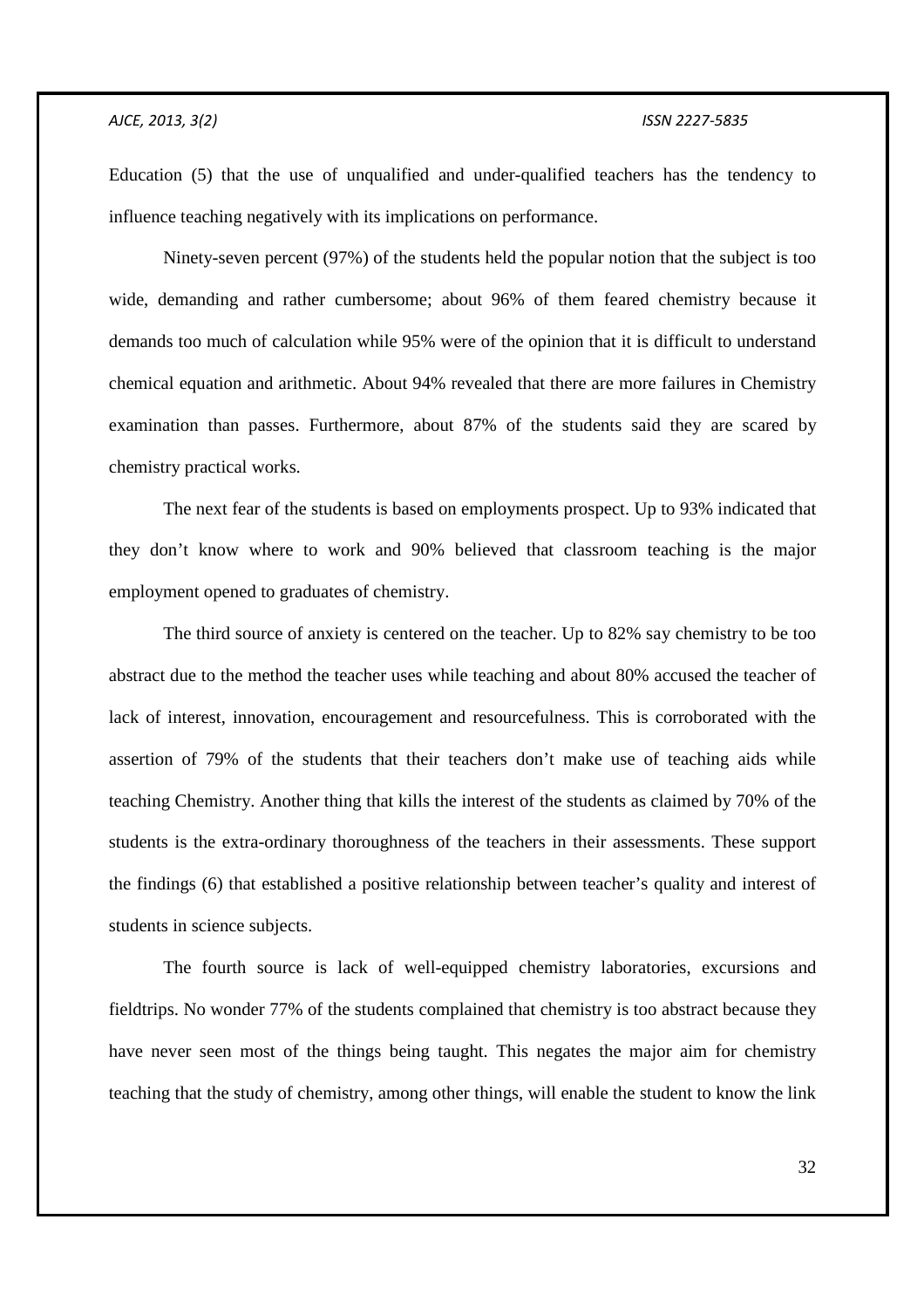between chemistry and industry, the environment and everyday life in terms of benefits and hazards.

Furthermore, 75% of the students attested to the poor condition of chemistry laboratories in their respective schools. This is responsible for the opinion of about 72% of them that students are not exposed to practical works until the final examination approaches. All these point to the fact that the students lack exposure as supported by the assertion of about 71% of them that there is no excursion, no fieldtrip and no exposure to real life related chemistry applications.

# **B. Impact of Gender on Students Disposition to the Learning of Chemistry**

The study revealed that female students show more fear or anxiety towards the learning of chemistry than their male counterparts. Out of the 16 highest anxieties indicated, the male students showed higher anxiety over the females in just only five while the female's recorded higher anxieties in eleven. The major problems of the males is centered (in descending order) on wide syllabus, ill-equipped laboratory, lack of exposure to practical works, lack of exposure to excursion and fieldtrips and strictness of the teachers.

The females are scared most by the broadness of the syllabus, too much of calculations, more failure than passes, job opportunity and quality and methodology of chemistry teachers. These fears partly justify the fewer number of students currently studying the subject in the universities studied. This finding clearly supports the established fact that gender differences exist in specific abilities of students (7-10) and that these differences are based on some in born characteristics (11).

# **C. Impact of School Location on Students' Disposition to the Learning of Chemistry**

A critical analysis of rural and urban students' perspective towards the learning of chemistry shows that students in rural areas registered more fear in learning chemistry than their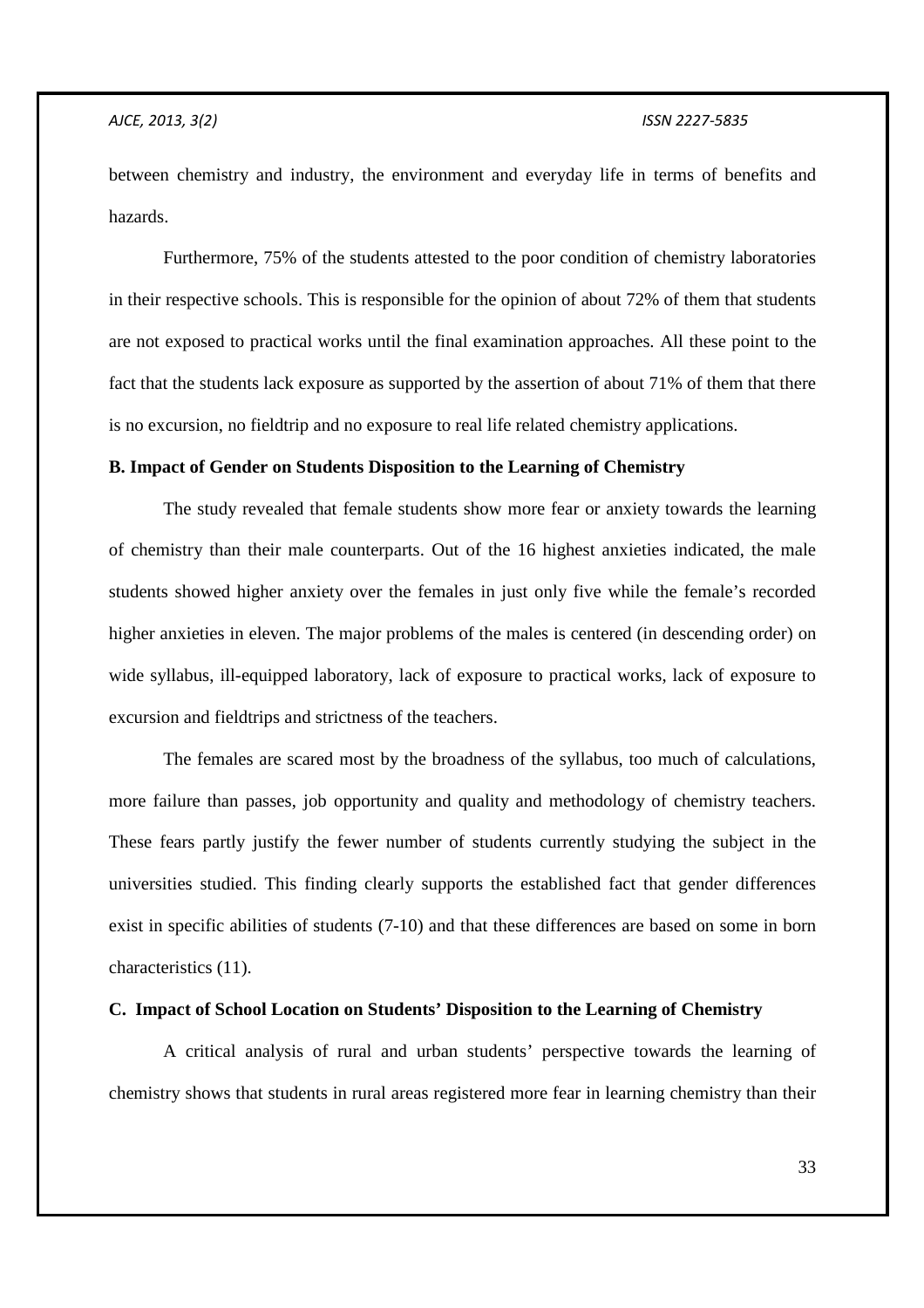counterparts in urban area. Among the highest 16 anxieties ranked, the rural students indicated greater anxiety in eleven while the urban students indicated in just five.

Students in the rural areas are scared by (in descending order) job opportunities, wide coverage of the syllabus, lack of exposure, teacher's qualities and methodology and more failures than passes. On the other hand, urban students registered their anxieties (in descending order) in too many calculations, more failures and too wide syllabus.

This observation could be attributed to various factors some of which include:

- The quality and quantity of chemistry teachers in urban areas
- More exposure to things being taught and job opportunities in urban aras
- More opportunities of attending evening lessons extra-mural classes, etc than those in rural areas which give them the opportunity of covering and revising the syllabus before finally sitting for any examination, be it internal or external.

These findings are in line with Chambers and Andre (12) that differences between the genders in learning any physical science topic can probably be attributed to differences in prior experiences, interest and knowledge. There is no doubt that students in urban locations are more exposed than their counterparts in rural locations.

#### **D. Suggestions to Reduce Students' Anxieties**

Lists of 20 suggestions or conditions were presented before the students to choose which of them when met will increase their interest to chemistry to any level. The highest 10 suggestions of the students are presented in Table 2.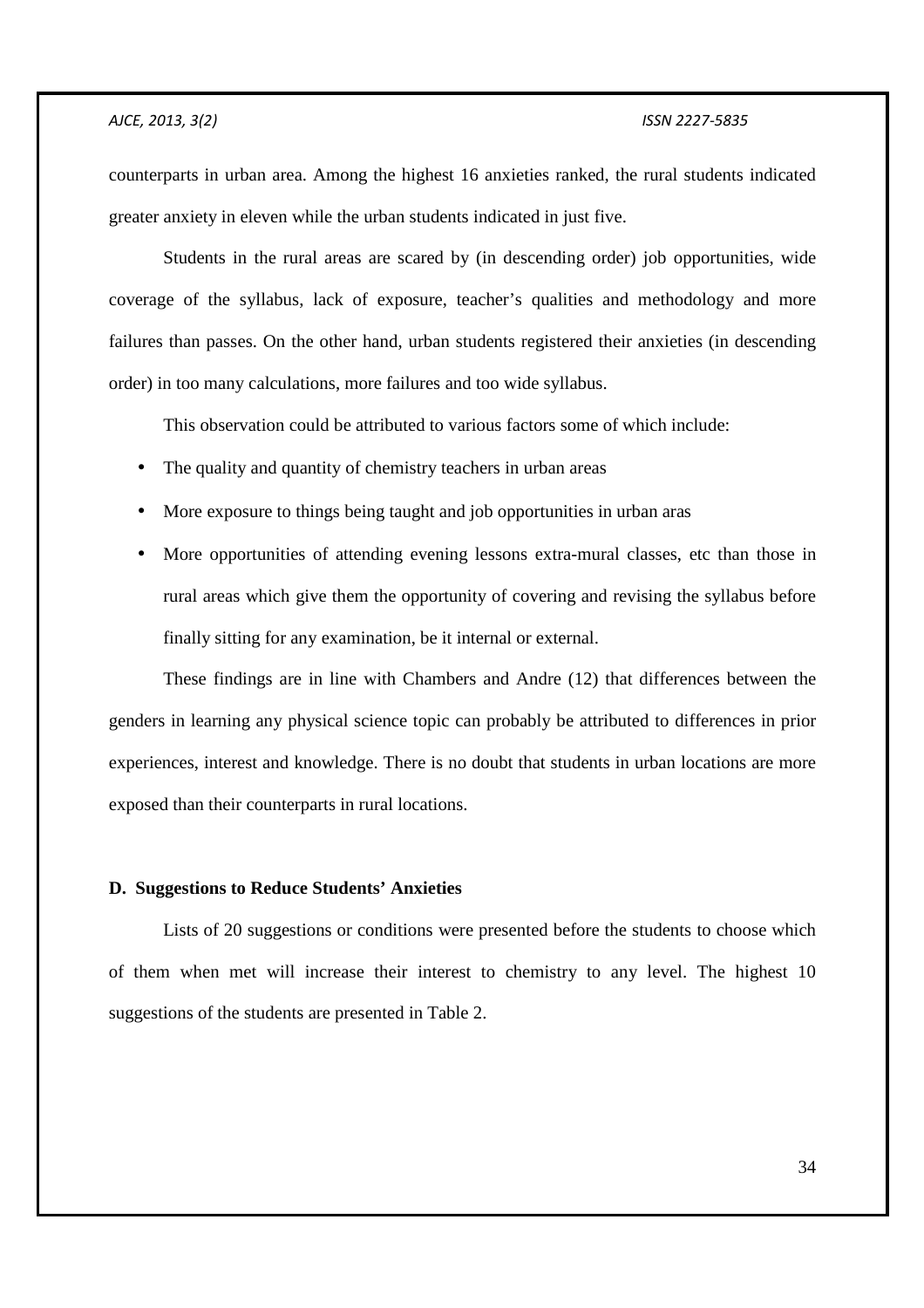*AJCE, 2013, 3(2) ISSN 2227-5835* 

Table 2. suggestion to students' anxieties

| <b>Suggestions to Reduce Students' Anxieties</b>                                    | <b>Number</b> | %   | <b>Stanine</b> |
|-------------------------------------------------------------------------------------|---------------|-----|----------------|
| Reduction of chemistry syllabus                                                     | 285           | 95  | 9              |
| Exposure of all career prospects to students                                        | 273           | -91 | q              |
| Provision of more qualified teachers                                                | 261           | 87  |                |
| Organized many excursions and field trips for more exposure                         | 258           | 86  |                |
| Encourage the use of instructional material and teaching aids                       | 255           | 85  |                |
| Provisions of standard and well-equipped chemistry laboratory                       | 244           | 81  | 8              |
| Exposure of students to practical chemistry right for university student            | 236           | 79  |                |
| If my chemistry teacher can show interest in the subject, motivate and encourage me | 230           | 77  |                |
| If my chemistry teacher can improve on his teaching methods                         | 226           | 75  |                |
| Reduce exercises involving too much calculations                                    | 220           | 73  |                |

From Table 2, no wonder that students' first request is the reduction of the syllabus given the fact that the major obstacle to most students who would have loved Chemistry is the overloaded syllabus. The curriculum developers are therefore called upon to further review and reduce the syllabus to a manageable size (without reducing the quality at the level) for both the teachers and the students.

About 91% of the students would be ready to study Chemistry to any level if they are exposed to all the career prospects in chemistry. There is thus the need for proper counseling to wipe off the erroneous notion the students already have that it is only in the classroom that a chemist could get a job. It is also necessary to make them understand the central role chemistry plays amongst the sciences and the various disciplines/courses in the tertiary institutions where chemistry is required as a prerequisite. It could also be beneficial if something like business chemistry and entrepreneurship in chemistry is introduced to students through appropriate means without overloading the already crowded curriculum.

In the third place we could see the students calling for more qualified teachers to teach the subject. It is pertinent to know that in some of the university studied just any teacher who graduated in any of the science courses is engaged in teaching chemistry. Besides, out of the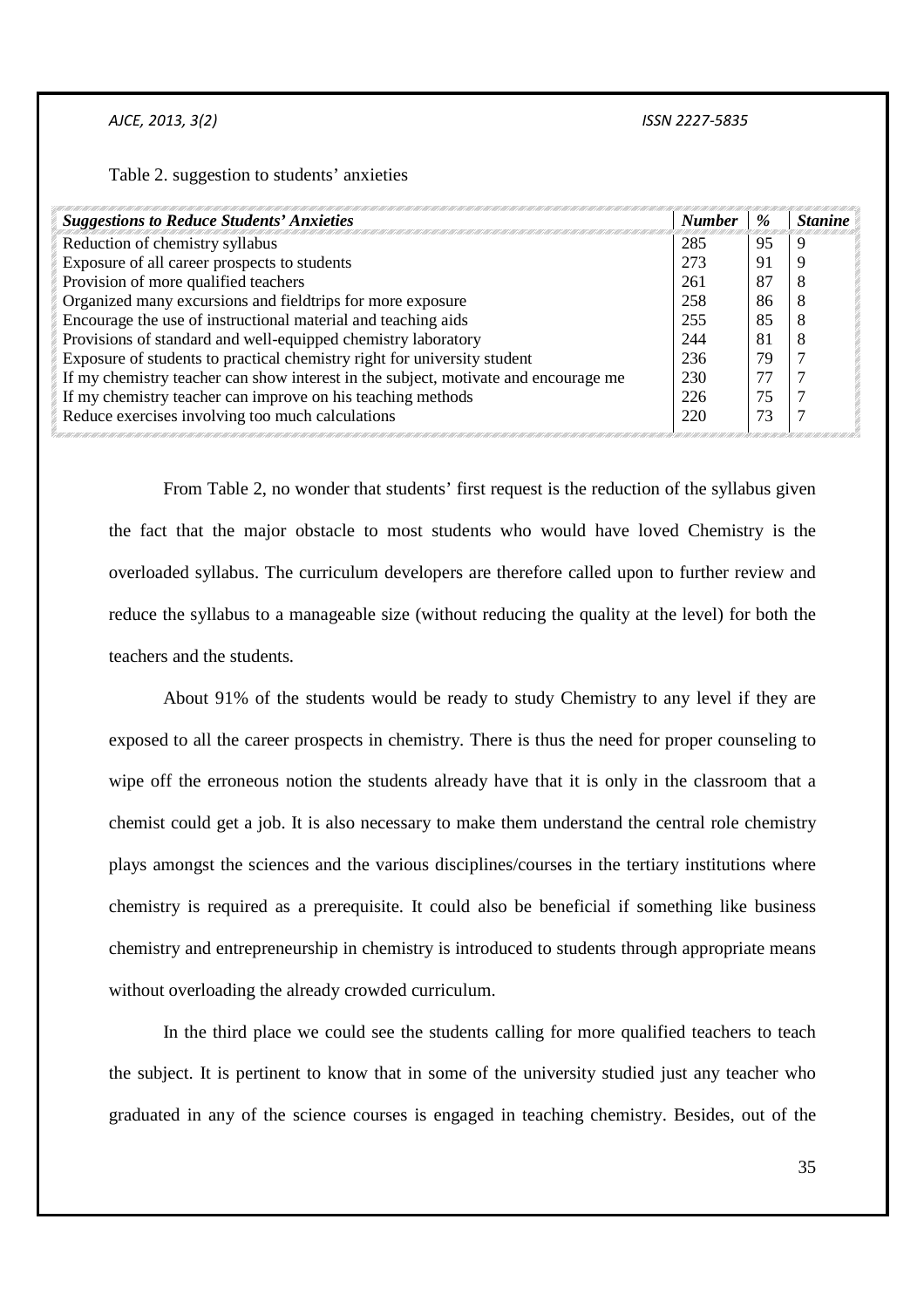limited qualified graduate teachers, about 70% are in urban areas leaving just 30% to the rural areas. This clearly shows that the rural areas are at disadvantage in almost everything that could make the learning of chemistry real, interesting and meaningful.

Apart from quality, the quantity of chemistry teachers available in the schools is grossly inadequate and the few that are available are concentrated in the urban areas thus making those in the rural areas to be overloaded. This overloading effect will of course reduce their effectiveness, innovative ability, resourcefulness and encouraging power which the students also complained of. The government is therefore urged to intensify the training and employment of more qualified graduate teachers who should be evenly distributed among schools in rural and urban areas.

Another suggestion made by the students is the provision of standard and well-equipped chemistry laboratories, exposure of students to practical chemistry right from secondary school and organization of excursion and fieldtrips for more exposure. The findings of this study have revealed that not up to 20% of 80% of the universities have ever attempted fieldtrip or excursion either within or outside their environment for the past five years. Serious attention should be given to all these as they will further enhance the interest of the students in the subject.

The students also complained of poor teaching methods of their teachers and then suggested that they will love to study chemistry if the teachers can improve on their teaching methods. There is no gainsaying it that bad method of teaching will of course predetermine poor performance and kill students' interest. The writers therefore enjoin all teachers teaching chemistry to be resourceful, motivating, enthusiastic and encouraging if actually we want to achieve the technological advancement we are yearning for in this nation.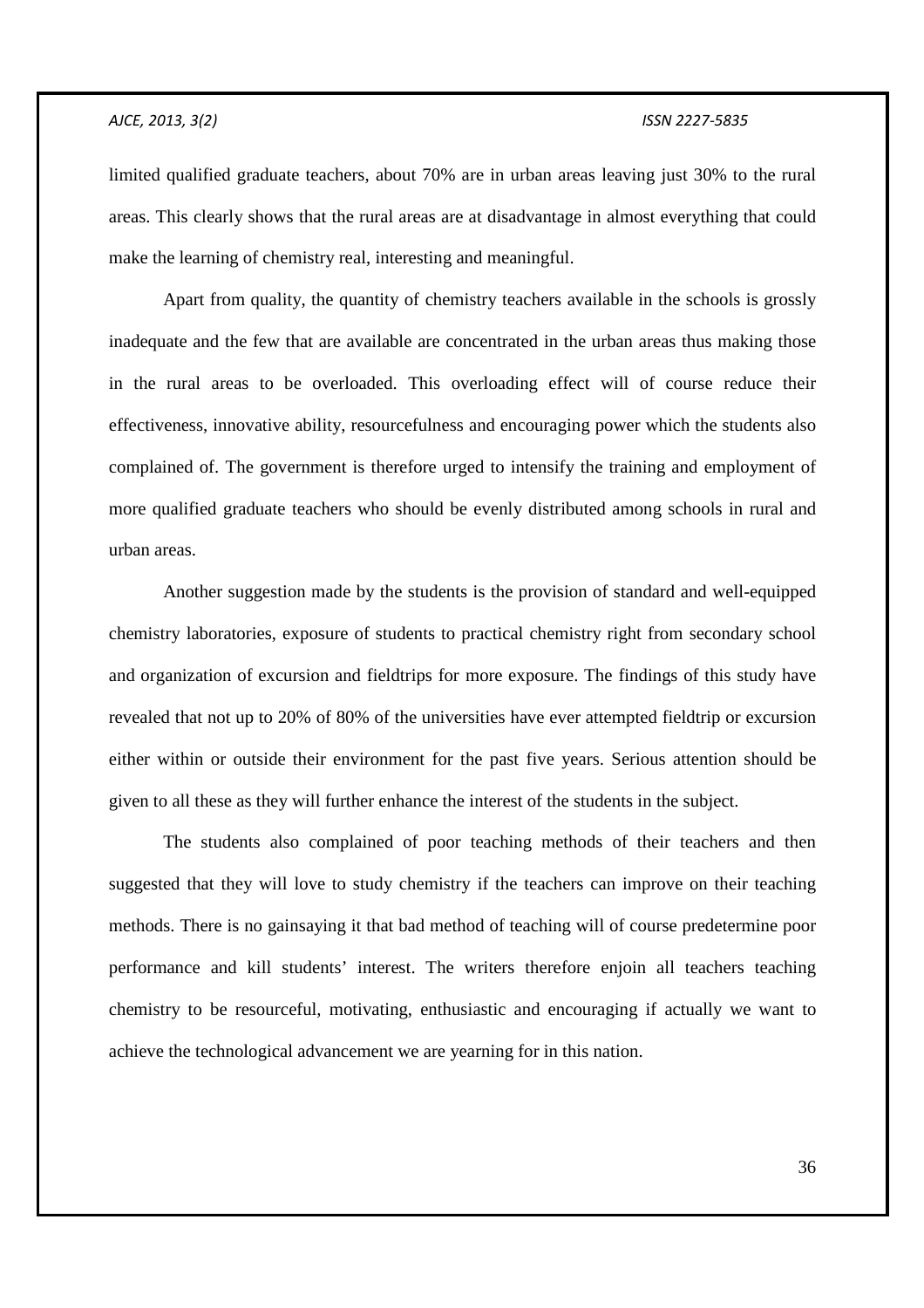### **SUMMARY AND RECOMMENDATIONS**

The findings of this study revealed some of the basic causes of students' anxiety towards the learning of chemistry such as wide coverage of the syllabus, low awareness of career opportunities in the subject, lack of exposure to excursion and fieldtrips, well equipped laboratory, as well as poor teaching methods. Although, all the students, whether male or female, urban-or rural based, show great anxiety towards the learning of the subject, the anxiety is higher in females and rural-based students them their male and urban-based counterparts.

 Since the major obstacle to most students who would have loved chemistry is the redundancy of the syllabus, the curriculum developers are called upon to further apply the modular approach and reduce the redundancy to manageable size (without reducing the quality at that level) for both teachers and students. Teachers also need to be aware of the effects of anxiety on students' achievement and motivation during their training so that they make an effort to lesson anxiety through:

- Developing teaching strategies that help highly anxious students
- Creating an environment in which students do not feel threatened and allow them to relax
- Using cooperative grouping to help students understand that others have the same problems as they do
- Teaching at a slow pace to help students better comprehend the material being taught
- Providing extra tuition sessions so that students are not left behind academically
- Paying serious attention to field trips and laboratory activities

With all these efforts it can be a positive force in reducing Chemistry anxiety. Chemistry teachers should show their students a sincere, caring attitude to help them overcome Chemistry anxiety.